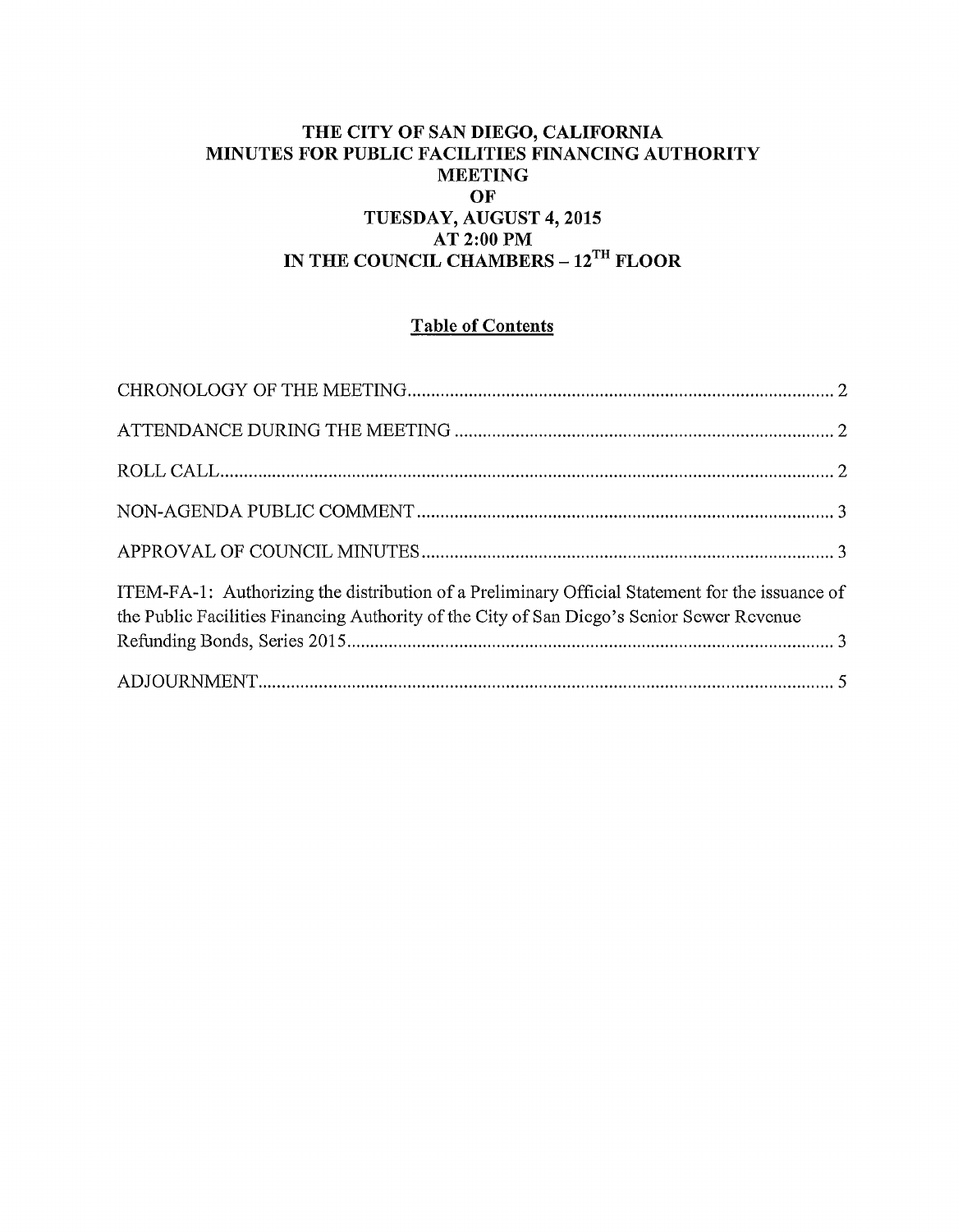### CHRONOLOGY OF THE MEETING:

The meeting was called to order by Council President Lightner at 2:45 p.m. The meeting was adjourned by Council President Lightner at 3:03 p.m.

## ATTENDANCE DURING THE MEETING:

PRESENT: CD-1 Council President Sherri Lightner CD-2 Councilmember Lorie Zapf CD-3 Councilmember Todd Gloria CD-4 Councilmember Myrtle Cole CD-6 Councilmember Chris Cate CD-7 Councilmember Scott Shennan CD-8 Councilmember David Alvarez CD-9 Council President Pro Tem Marti Emerald

ABSENT: CD-5 Councilmember Mark Kersey

CITY CLERK: Maland (gs)

## ROLLCALL

- (1) Council President Lightner-present
- (2) Councilmember Zapf-present
- (3) Councilmember Gloria-present
- (4) Councilmember Cole-present
- (5) Councilmember Kersey-not present
- (6) Councilmember Cate-present
- (7) Councilmember Sherman-present
- (8) Councilmember Alvarez-present
- (9) Council President Pro Tem Emerald-present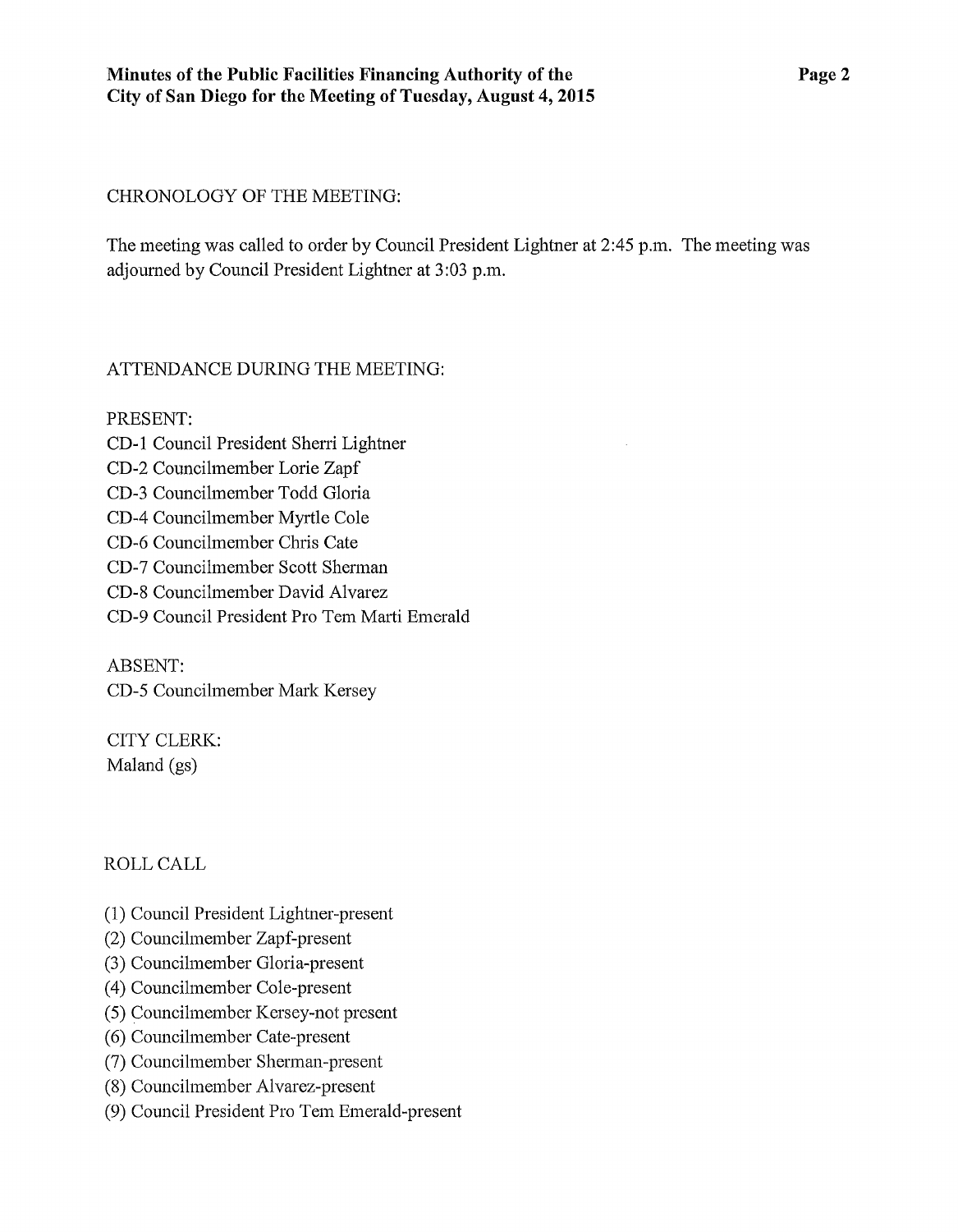$\mathcal{L}$ 

NON-AGENDA PUBLIC COMMENT:

PUBLIC COMMENT-1:

Martha Welch commented on financing authority.

COUNCIL ACTION: Start Time: 2:46PM

APPROVAL OF COUNCIL MINUTES:

The Minutes of the following meeting was approved by Unanimous Consent:

APPROVED

06/16/2015

COUNCIL ACTION: Start Time: 2:45 PM

ITEM-FA-1: Authorizing the distribution of a Preliminary Official Statement for the issuance of the Public Facilities Financing Authority of the City of San Diego's Senior Sewer Revenue Refunding Bonds, Series 2015.

#### **ITEM DESCRIPTION:**

Approve the resolution approving the form and authorizing the distribution of the Preliminary Official Statement and final Official Statement for the Authority's Senior Sewer Revenue Refunding Bonds, Series 2015.

## **CITY ATTORNEY'S RECOMMENDATION:**

Adopt the following resolution:

(FA-2015-8) ADOPTED AS RESOLUTION FA-2015-8

Resolution of the Board of Commissioners of the Public Facilities Financing Authority of the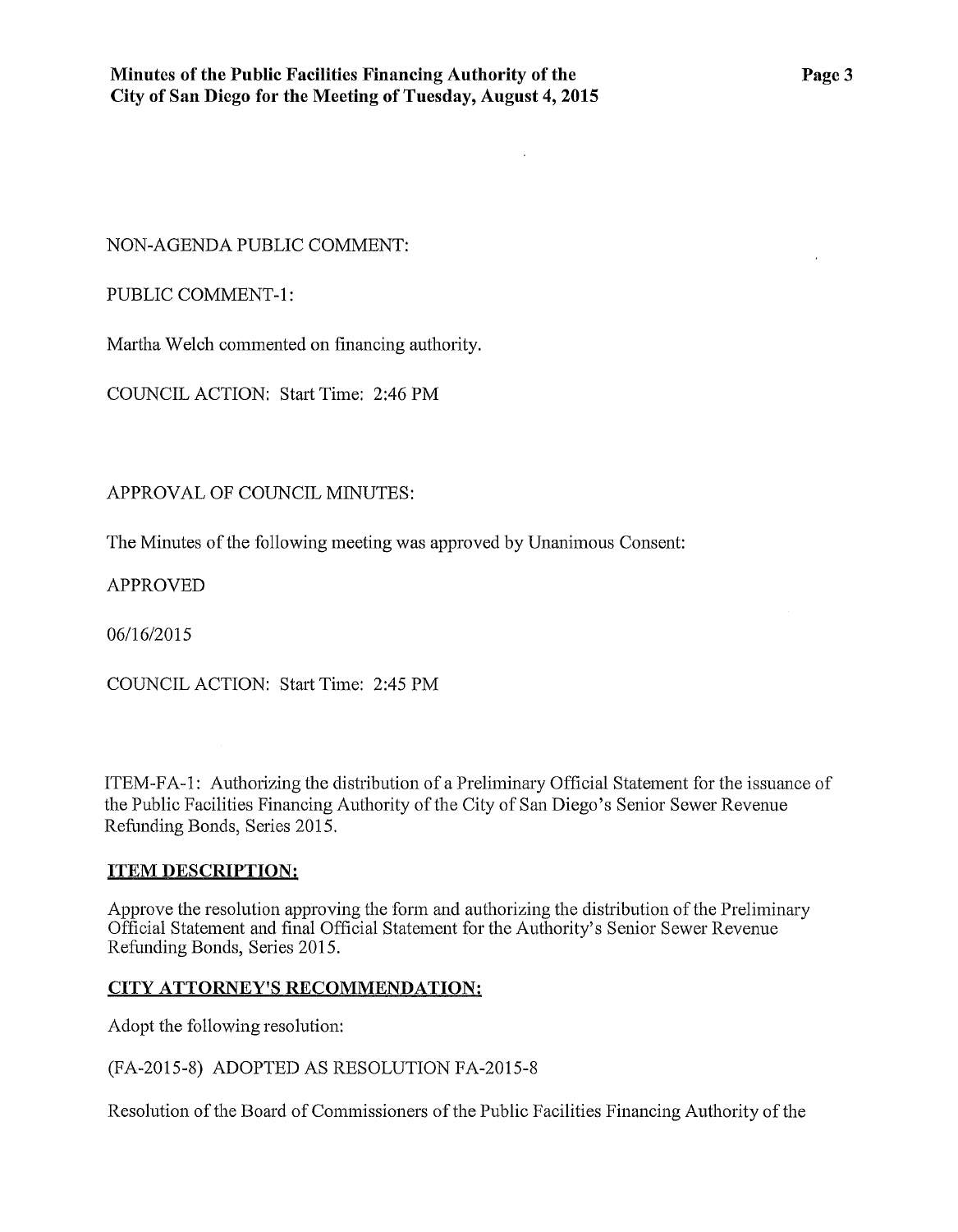City of San Diego approving the form and authorizing the distribution of a Preliminary Official Statement for Senior Sewer Revenue Refunding Bonds, Series 2015; authorizing the execution, delivery and distribution of an Official Statement for Senior Sewer Revenue Refunding Bonds, Series 2015; and approving other documents and actions in connection therewith.

#### **SUPPORTING INFORMATION:**

#### FISCAL CONSIDERATIONS:

Based on current market conditions approximately \$344.7 million in oustanding 2009A, 2009B, and 2010A Bonds are expected to be refunded with the issuance of the 2015 Bonds. This is expected to result in annual savings of approximately \$1.3 million in Fiscal Years 2016-2020 and annual savings of approximately \$3.4 million in Fiscal Years 2021-2026. The pricing and closing of the 2015 Bonds would be subject to market conditions; pursuant to the City's Debt Policy, the City will consider conducting an advance refunding if net present value savings of at least 4% can be achieved. The proposed refunding is expected to exceed this threshold. All savings will be allocated to Fund 700000 or Fund 700001.

#### PREVIOUS COUNCIL AND/OR COMMITTEE ACTION:

On June 16, 2015, the City Council approved Ordinance 0-20506 approving the issuance of the Bonds in an amount not to exceed \$848,080,000 as well as the forms of the financing documents. On June 16,2015, the PFFA approved Resolution Number FA-2015-7 authorizing the issuance of up to \$848,080,000 in revenue refunding bonds.

Bamberg

Primary Contact\City Attomey\Phone: Bret A. Bartolotta\619-533-5801 **NOTE:** See City Council Agenda of August 4, 2015, Item 331, for a companion item.

COUNCIL ACTION: Start Time: 2:48 PM

MOTION BY TODD GLORIA TO ADOPT. Second by Chris Cate.

Passed by the following vote: Yea: Sherri Lightner, Lorie Zapf, Todd Gloria, Myrtle Cole, Chris Cate, Scott Sherman, David Alvarez, Marti Emerald; Nay: (None); Recused: (None); Not Present: Mark Kersey.